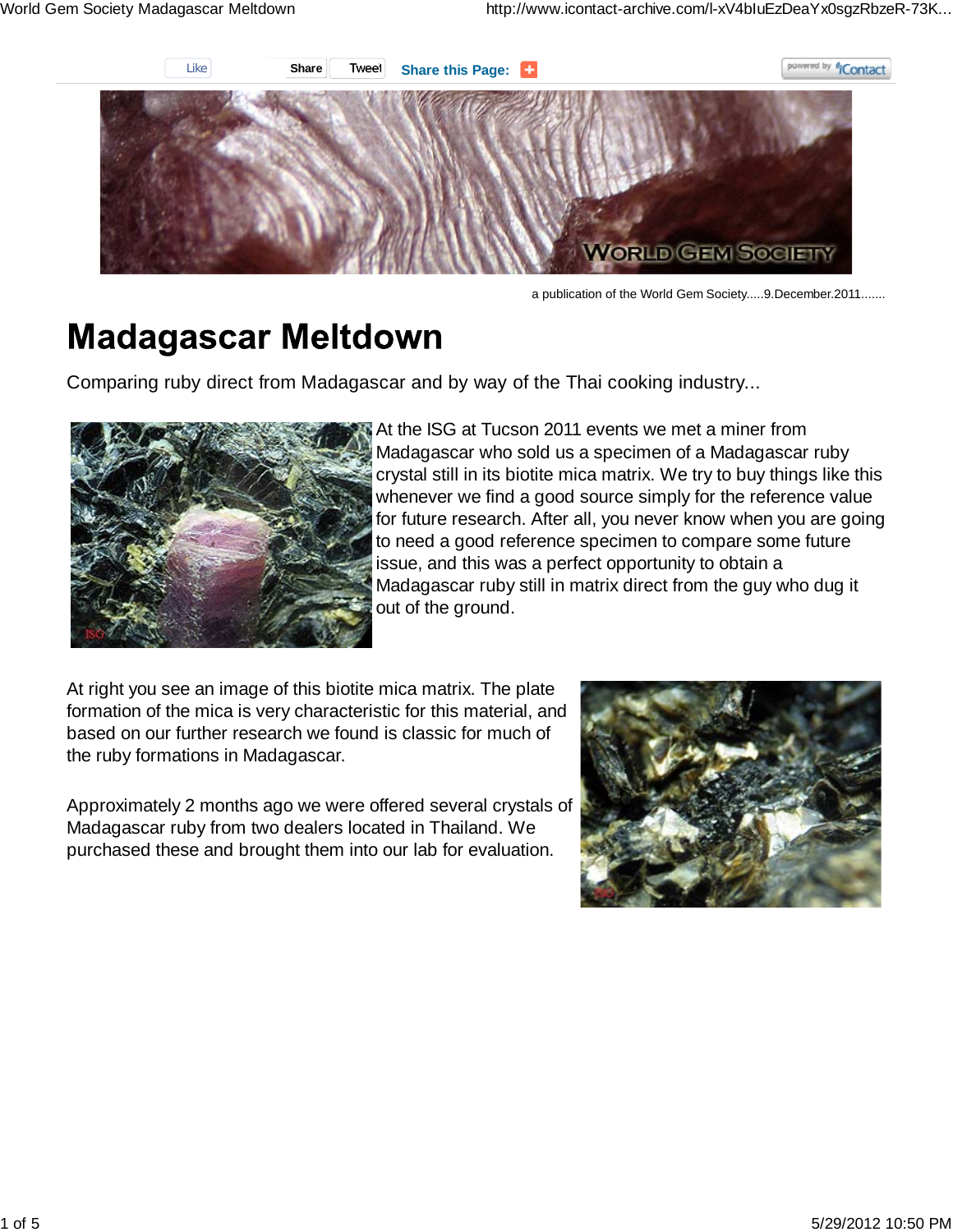### **Share Share** this Page:

#### powered by *<sup>6</sup>/Contact*



Upon initial inspection the crystals appeared to be quite normal. As you can see at left the ruby was a very nice red color. It was more cabbing type material rather than facet grade, but that was OK since we did not plan to actually cut and sell these. And while we confirmed the anticipated biotite matrix on the crystals supporting the claimed Madagascar origin, there was something quite strange about the biotite mica platelets. They appeared to be...melted.

Indeed, when we looked at the black matrix of these crystals, the biotite mica platelets were evident in places, but in other places they appeared to be little more than a black melted mass on the stone that had flaked off in places.



Some of you out there have already put  $2 + 2$  together on this. The melting point of biotite mica is very, very high. On the range of 1300 degrees C. That is extremely high. And since we have a piece of natural Madagascar ruby in matrix from the miner, we know that this material did not come out of the ground in this condition. At some point in time these crystals were subjected to extremely high heating....like that used in the diffusion process in Thailand. But there was more....



At left you see the surface of the ruby itself. It is easy to see that this crystal has been heated to the point of melting as evidenced by the surface of the stone showing flow lines. This ruby has been subjected to heating that exceeded that of the melting point of mica and reached almost to the melting point of corundum, at around 2000 degrees C. Exactly what we would expect from these crystals being heated for diffusion process treating.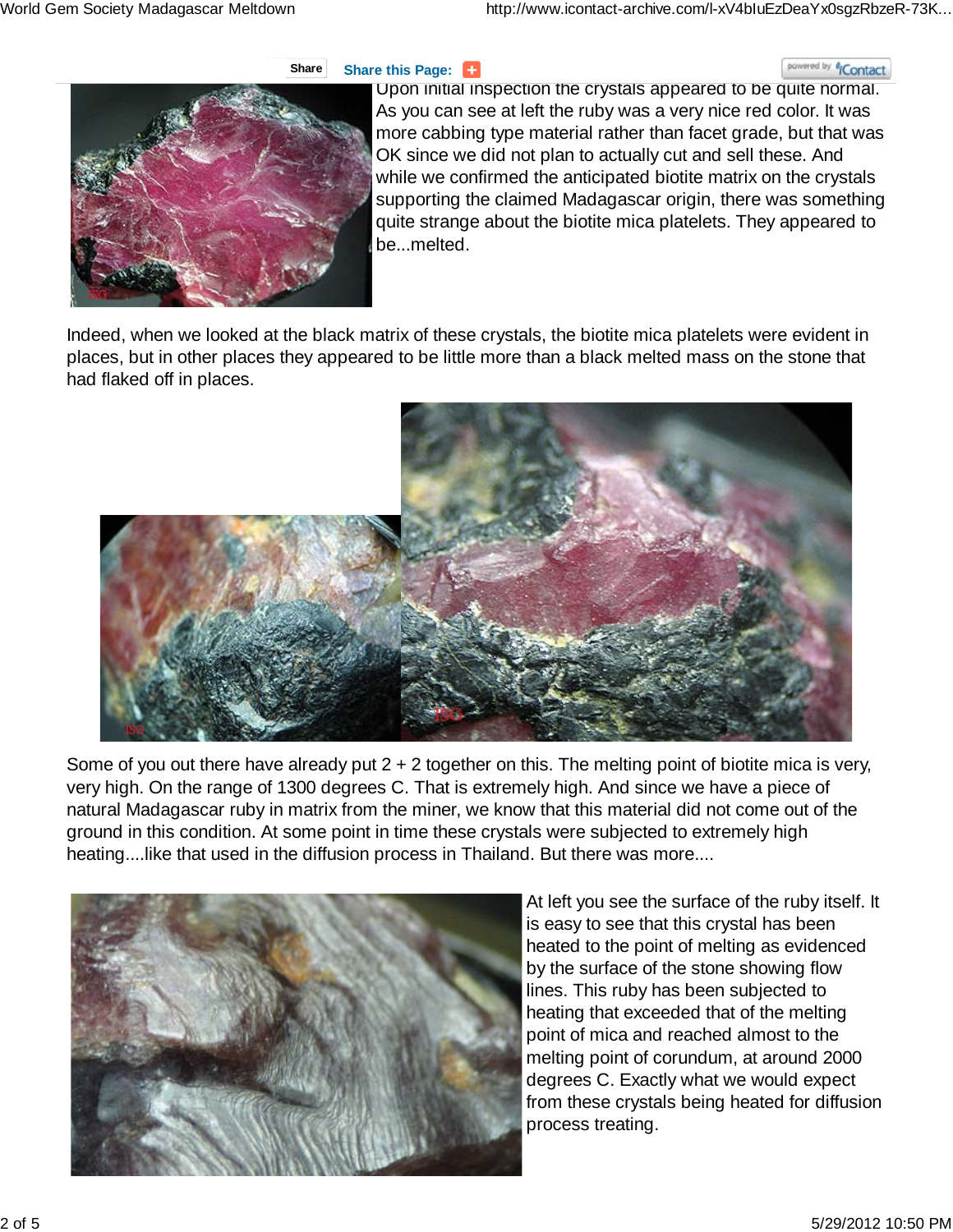**Share Share** this Page:





Based on our research published just previous to this newsletter, we know that the diffusion treated corundum tends to produce

very strong transmission lines in the 695nm range of the spectrum. Since these crystals were translucent, we turned to our MDM Spectrometer as it can transmit very strong light that permeates these types of crystals. The results are characteristic of what we have found in diffusion treated corundum. The actual spectrum of this crystal is below.



Our research has also told us that if these rubies are heated for diffusion treatment, and the bright transmission lines in the 695nm are due to diffusion treatment, then the usual result is a significant alteration in the ultraviolet reaction of the stone. Our natural Madagascar ruby in matrix is very very faint to UV owing to the rather high iron content of the stone, But based on our research, even what we know to be Madagascar ruby from the Thai dealers will be altered for UV reaction if diffusion treated. The test results are below by simple comparison of our control Madagascar ruby in matrix to the Madagascar ruby purchased from the Thai dealers. The results are dramatic.



The extremely bright reaction to ultraviolet light has only been seen in natural corundum that has been diffusion treated, and in lab created specimens. Since the biotite matrix of these crystals serves as a sign post of their origin as natural and from Madagascar, the only reasonable conclusion is that these stones have been subjected to extremely high heat and diffusion treatment....while still rough. Which is a new development to this office as the majority of diffusion treated corundum we have seen to date has been treated after cutting. These crystals mark the first time we have been able to purchase rough crystals in matrix that have been subjected to diffusion treatment.

The bottom line to this is simple: Based on our ongoing research, buying gemstones from Thailand right now is a virtual guarantee of undisclosed treatments. While we strongly support the treatment of gemstones in order to maintain a viable market supply, we do not support the overwhelming number of stones flooding the market out of Thailand that are sold undisclosed for treatments. Just as the group you see above.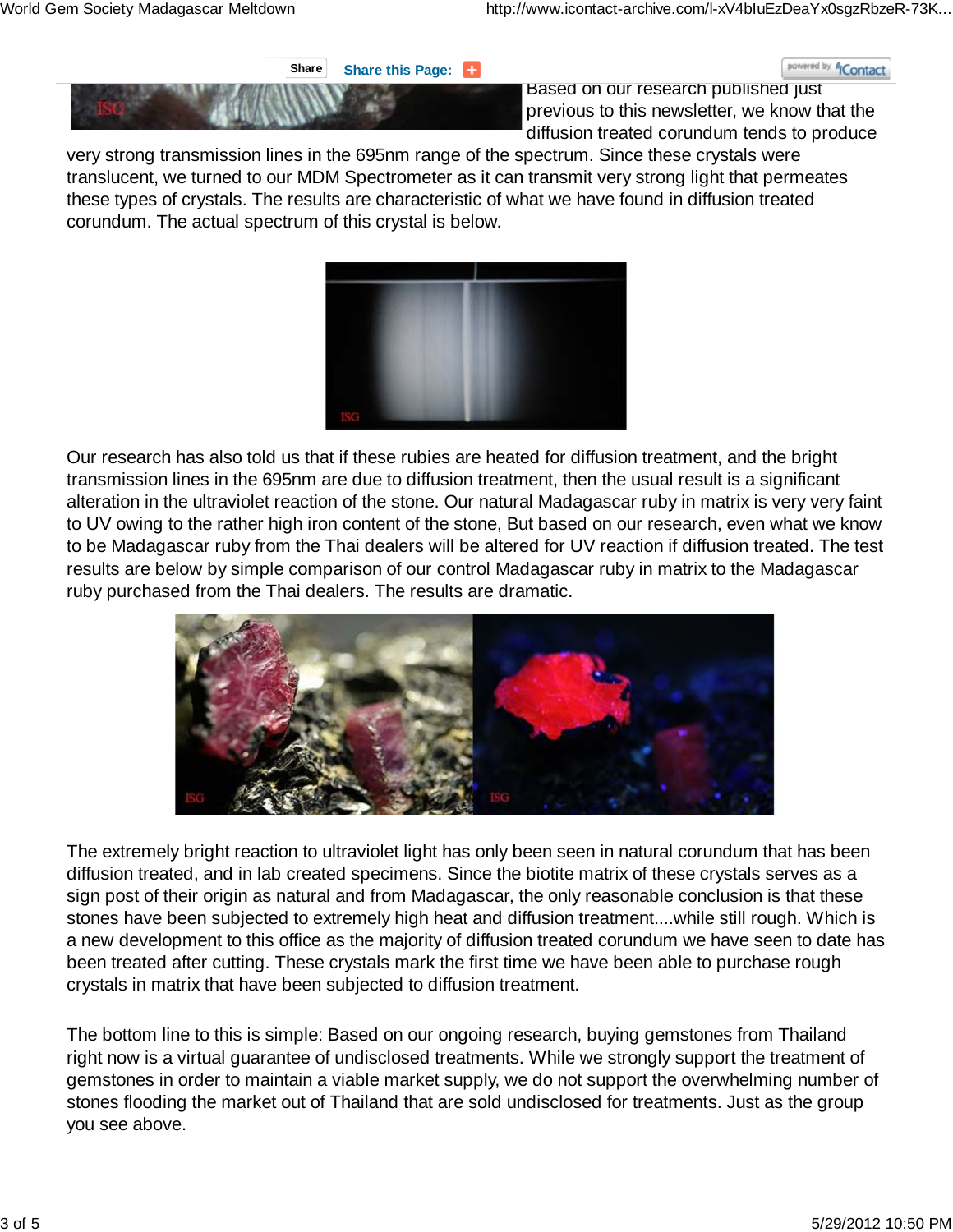#### **Share Share** this Page:

# powered by *<sup>6</sup>i*Contact

When shopping for gemstones on any level, we urge everyone to shop with a Registered Gem Dealer of the World Gem Society to insure that you are getting proper disclosure and representation of your purchases. Look for the WGS Logo as seen below.Click on the logo to visit our WGS Registered Gem Dealer Directory:



**To the Thailand Gem Industry:** You folks apparently have no clue just how much damage you are doing to the world gemstone markets, particularly to consumer confidence. Your treatments are wonderful and could make gemstones available on the markets for years to come. But flooding the market with undisclosed treated gemstones is killing the whole market for all of us. We know you are doing it as demonstrated above. And as new equipment and research comes on the market this dirty little Thailand secret just cannot be kept hidden. You need to look to the future, not to short term profits. Disclose these excellent treatments for what they are. We will help you sell them....when and if you are willing to start proper disclosure. Otherwise, we will not stand down in our reports.

**To the GIA, AGTA, ICA, Gem-A, AGS, AGA, et al...:** If we are going to recover the future of this industry we are all going to have to sit down together and work out this issue of undisclosed gemstone treatments. This is never going to get resolved unless we can sit down over a cup of coffee and work together to rebuild consumer confidence in this industry. If we don't, the colored gemstone industry as we know it will be damaged beyond repair in just a few more years.

Seriously, I will buy the coffee if any of you are willing to sit down at Tucson and see if we can come up with a plan to help get this colored gemstone industry back on the right track. Contact me: info@worldgemsociety.org

If you have problems viewing the images above, please visit the World Gem Society Forums to read the article in its entirety. World Gem Society Forums

We invite you to join the World Gem Society, no matter what part of the industry you are from **including and especially consumers**. We invite you to join us. Just click on the dealer logo below to visit the World Gem Society Website.